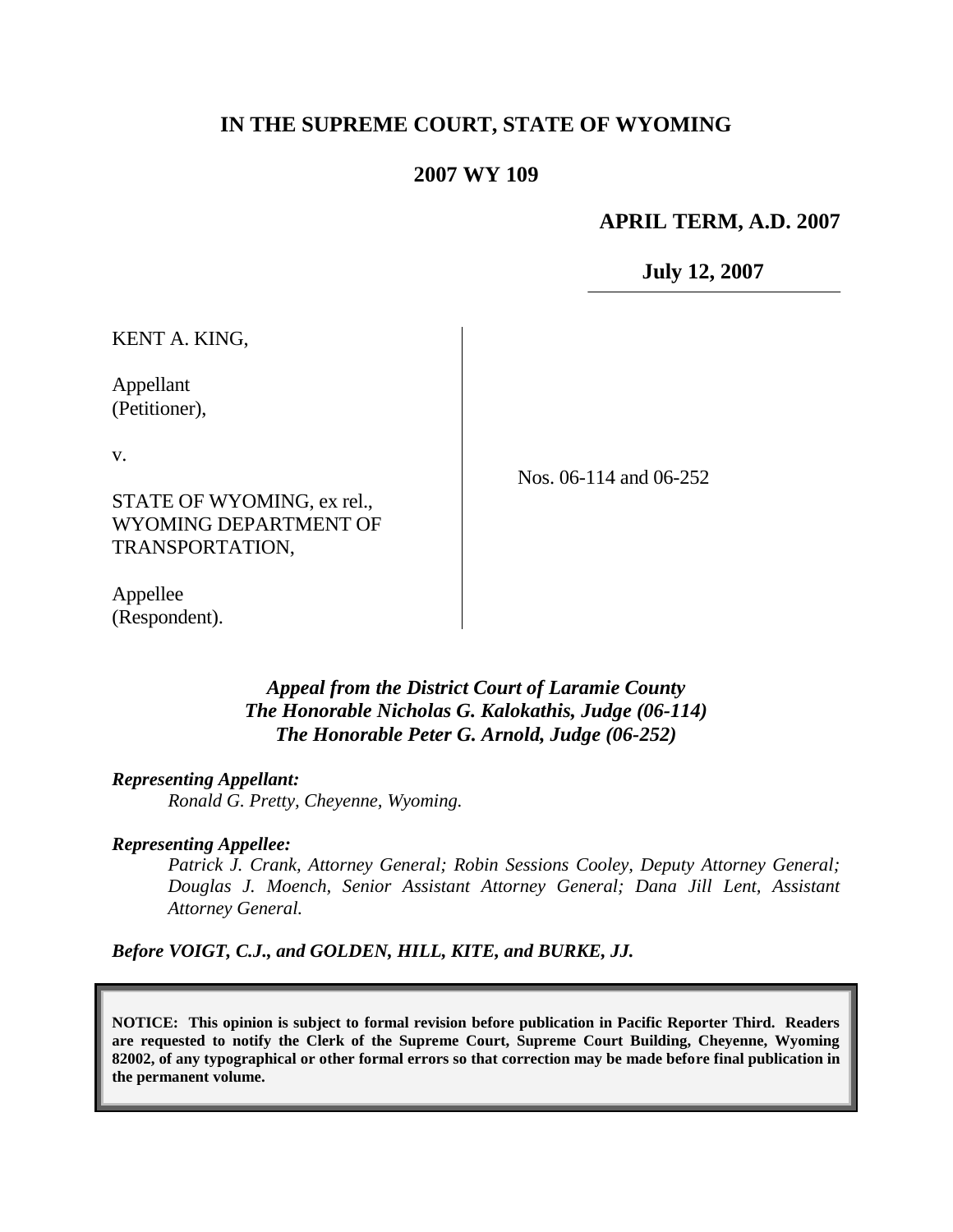#### **BURKE, Justice.**

[¶1] In this consolidated case, Appellant Kent King argues that Wyo. Stat. Ann. § 31-7-  $305$  (LexisNexis 2005) is unconstitutional.<sup>1</sup> He also contends that the Hearing Examiner did not have the power to suspend his commercial driver's license. We affirm in both cases.

#### *ISSUES*

[¶2] We address the following issues:

- 1. Does Wyo. Stat. Ann. § 31-7-305(n) (LexisNexis 2005)<sup>2</sup> violate equal protection guarantees under the Wyoming and federal constitutions?
- 2. Did the Hearing Examiner have the authority to suspend Mr. King's commercial driver's license?

### *FACTS*

[¶3] Mr. King is a commercial truck driver. While driving his commercial vehicle on October 16, 2004, he was pulled over and arrested for driving while under the influence. Mr. King later pled guilty in Laramie County Circuit Court in exchange for a deferred sentence under Wyo. Stat. Ann. § 7-13-301.<sup>3</sup> The Department of Transportation, on

 $2$  Wyo. Stat. Ann. § 31-7-305(n) states:

 $\overline{a}$ 

A discharge or dismissal under W.S. 7-13-301 shall not limit the authority of the department to disqualify a driver from operating a commercial vehicle if the discharge or dismissal under W.S. 7-13-301 is from an offense specified in this section and the person has been placed on probation as provided in W.S. 7-13-301(a).

 $3$  Wyo. Stat. Ann. § 7-13-301 (LexisNexis 2005) states in part:

(a) If a person who has not previously been convicted of any felony is charged with or is found guilty of or pleads guilty or no contest to any misdemeanor except any second or subsequent violation of W.S. 31-5-233 or any similar provision of law, or any second or subsequent violation of W.S. 6-2-501(a) or (b) by a household member as defined by W.S. 35-21-102 against any other household

 $1$  Case No. 06-114 is an appeal from the district court's review of an administrative hearing decision revoking Mr. King's commercial driver's license. Case No. 06-252 is an appeal from the district court's dismissal of his petition for declaratory judgment.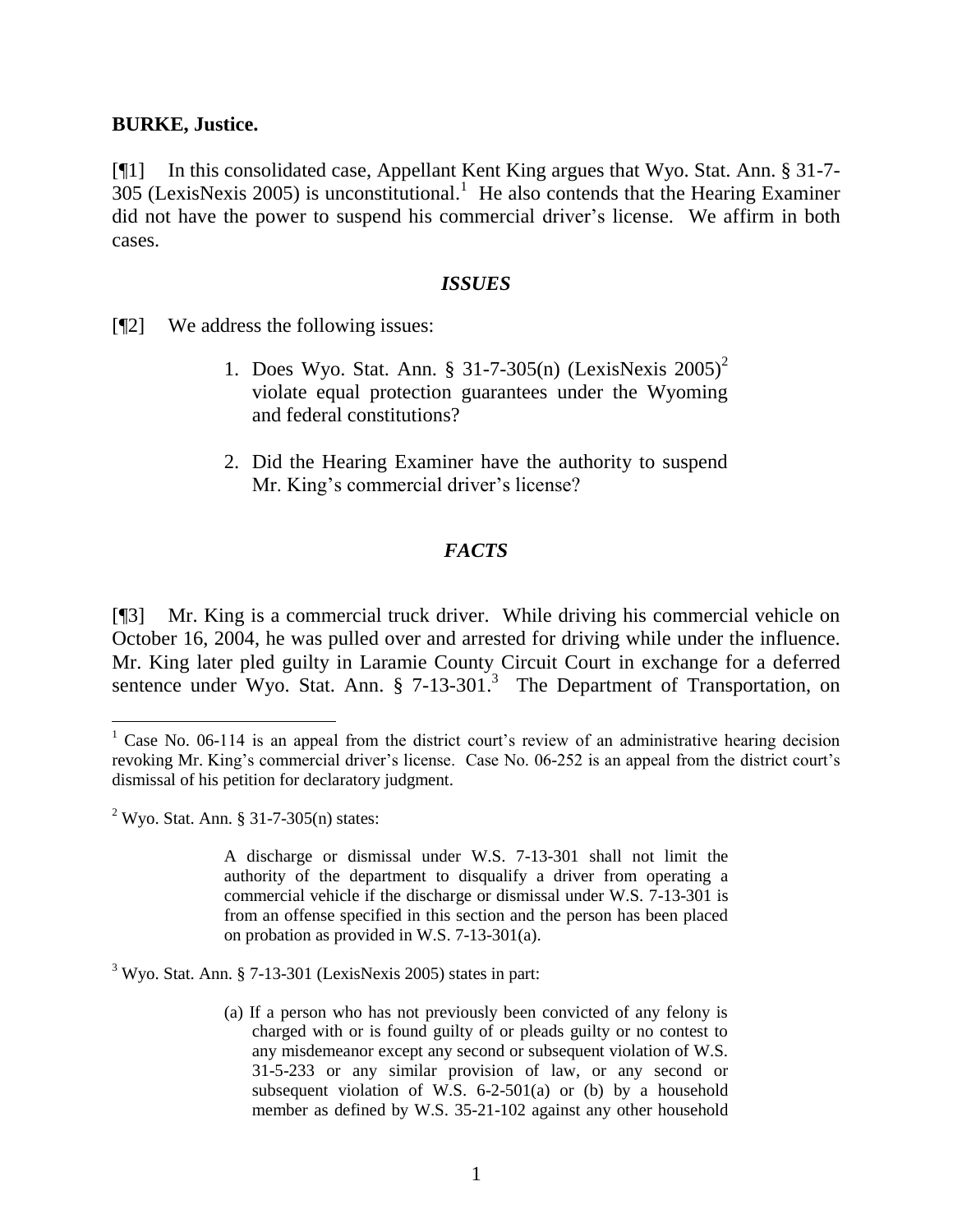notice of Mr. King's deferral, issued an Order of Disqualification suspending his commercial driver's license for one year. 4

[¶4] Mr. King contested his suspension in an administrative proceeding. He argued that Wyo. Stat. Ann. § 31-7-305(n) violated his equal protection rights by inflicting a greater burden on commercial drivers than non-commercial drivers. He relied on the fact that non-commercial drivers could still drive to and from work with a probationary license. Probationary licenses give no commercial driving privileges, so commercial drivers cannot work during their suspensions. The Hearing Examiner sustained Mr. King's one-year suspension in its Order Upholding One Year Commercial Disqualification.

[¶5] Mr. King next filed a petition for review of agency action in the district court, arguing again that Wyo. Stat. Ann. § 31-7-305(n) is unconstitutional. The court dismissed Mr. King's petition. Mr. King then appealed to this Court.

> member or any similar provision of law, or any felony except murder, sexual assault in the first or second degree, aggravated assault and battery or arson in the first or second degree, the court may, with the consent of the defendant and the state and without entering a judgment of guilt or conviction, defer further proceedings and place the person on probation for a term not to exceed five (5) years upon terms and conditions set by the court. The terms of probation shall include that he:

- (i) Report to the court not less than twice in each year at times and places fixed in the order;
- (ii) Conduct himself in a law-abiding manner;
- (iii) Not leave the state without the consent of the court;
- (iv) Conform his conduct to any other terms of probation the court finds proper; and
- (v) Pay restitution to each victim in accordance with W.S. 7-9-101 and 7-9-103 through 7-9-112.
- (b) If the court finds the person has fulfilled the terms of probation and that his rehabilitation has been attained to the satisfaction of the court, the court may at the end of five (5) years, or at any time after the expiration of one (1) year from the date of the original probation, discharge the person and dismiss the proceedings against him.
- . . .

 $\overline{a}$ 

(e) There shall be only one (1) discharge and dismissal under this section or under any similar section of the probationary statutes of any other jurisdiction.

<sup>4</sup> Mr. King's suspension was stayed pending resolution of his administrative appeal.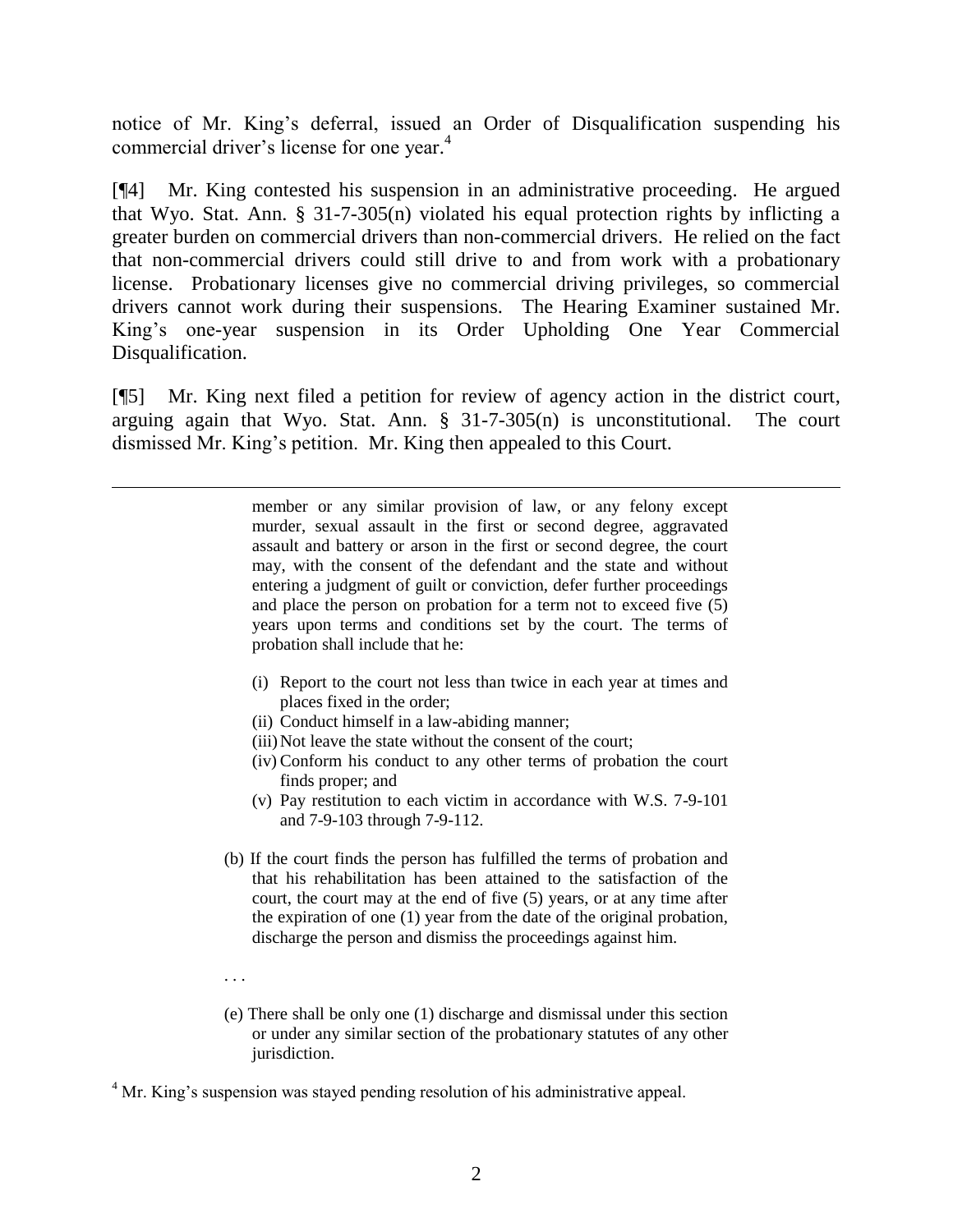[¶6] While his direct appeal was pending in this Court, Mr. King filed an independent action for declaratory judgment in the district court, again attacking the constitutionality of Wyo. Stat. Ann. § 31-7-305(n) on equal protection grounds. The Department moved for dismissal under W.R.C.P. 12(b)(6), and the district court dismissed Mr. King's petition. The district court based its decision primarily on *Wilson v. State ex rel. Office of Hearing Exam'r*, 841 P.2d 90 (Wyo. 1992), in which we upheld the constitutionality of Wyo. Stat. Ann. § 31-7-305. Mr. King continues this constitutional argument on appeal, and also now asserts that the Hearing Examiner lacked authority to suspend his license under Wyo. Stat. Ann. § 31-7-305.

# *EQUAL PROTECTION CLAIM*

## **Standard of Review**

[¶7] "Issues of constitutionality are questions of law and are reviewed de novo." *Worcester v. State*, 2001 WY 82,  $\parallel$  22, 30 P.3d 47, 54 (Wyo. 2001). We presume all laws to be constitutional and resolve any doubts in their favor. *Id.* Unless fundamental constitutional rights are involved, the statute's challenger bears the heavy burden of showing it is unconstitutional beyond a reasonable doubt. *Reiter v. State*, 2001 WY 116, ¶ 7, 36 P.3d 586, 589 (Wyo. 2001).

## **Discussion**

[¶8] Mr. King concedes that we upheld the constitutionality of Wyo. Stat. Ann. § 31-7- 305 in *Wilson*, 841 P.2d 90. In *Wilson*, the appellant, a commercial truck driver, was arrested for driving his personal vehicle while under the influence. *Id.* at 91. At the administrative hearing, the Examiner issued Mr. Wilson a probationary driver's license, but that license did not allow commercial driving. *Id.* Mr. Wilson challenged his suspension in this Court, arguing that the statute allowing non-commercial drivers to continue employment using a probationary license denied equal protection of the law to commercial drivers. *Id.* at 94-95.

[¶9] To resolve the issue, we applied the four-part equal protection test under the Wyoming Constitution:

> First, what class is harmed by the legislation and has that group been subjected to a "tradition of disfavor" by our laws? . . . Second, what is the public purpose that is being served by the law? Third, what is the characteristic of the disadvantaged class that justifies the disparate treatment? And lastly, how are the characteristics used to distinguish people for such disparate treatment relevant to the purpose that the challenged laws purportedly intend to serve?